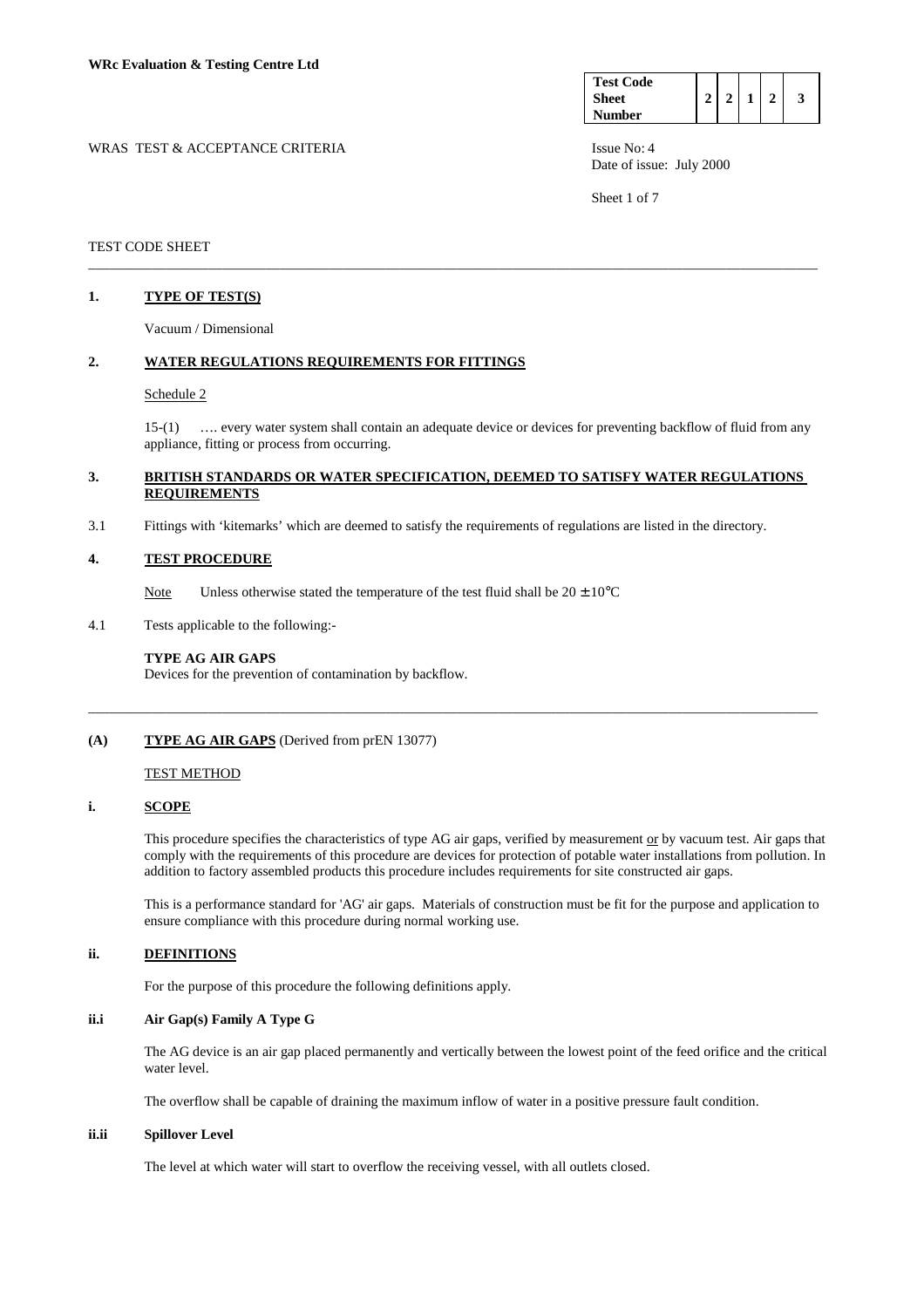| <b>Test Code</b> |  |  |  |
|------------------|--|--|--|
| Sheet            |  |  |  |
| Number           |  |  |  |

Sheet 2 of 7

## **ii.iii Maximum Level**

The highest water level reached above the spillover level under positive fault conditions, with all outlets closed.

\_\_\_\_\_\_\_\_\_\_\_\_\_\_\_\_\_\_\_\_\_\_\_\_\_\_\_\_\_\_\_\_\_\_\_\_\_\_\_\_\_\_\_\_\_\_\_\_\_\_\_\_\_\_\_\_\_\_\_\_\_\_\_\_\_\_\_\_\_\_\_\_\_\_\_\_\_\_\_\_\_\_\_\_\_\_\_\_\_\_\_\_\_\_\_\_\_\_\_\_\_\_\_

#### **ii.iv Critical Water Level**

The level (h) above the spill over level two seconds after the maximum water flow has ceased. (The height between the spillover level and the critical level is dimension 'h').

#### **ii.v Internal Diameter 'D' of Feed Pipe (Bore)**

Diameter 'D' (mm) is the maximum internal diameter found within the last metre of the supply pipe or the DN of the inlet connection.

#### **ii.vi Graphic Symbol**



# **iii. DESIGNATION**

The air gap is designated by:

FIG<sub>1</sub>

- the reference to this standard.
- its Family, its Type.
- the DN of the feed pipe to the assembly.

## **iv. MATERIALS**

#### **iv.i Materials choice**

The manufacturer shall state the type of materials chosen in his technical and commercial documents.

The surface condition of materials in contact with water shall be chosen to be the least inclined to scale.

 The materials used upstream, and including the atmospheric outlet opening, must comply with the relevant Standards, quality requirements and criteria for drinking water installations, BS6920 (i.e. may not release substances in concentration which can be harmful to the users of the drinking water installation).

 The choice of other material is discretionary but shall be suitable for the intended use of the appliance (temperature, corrosion, scale, etc).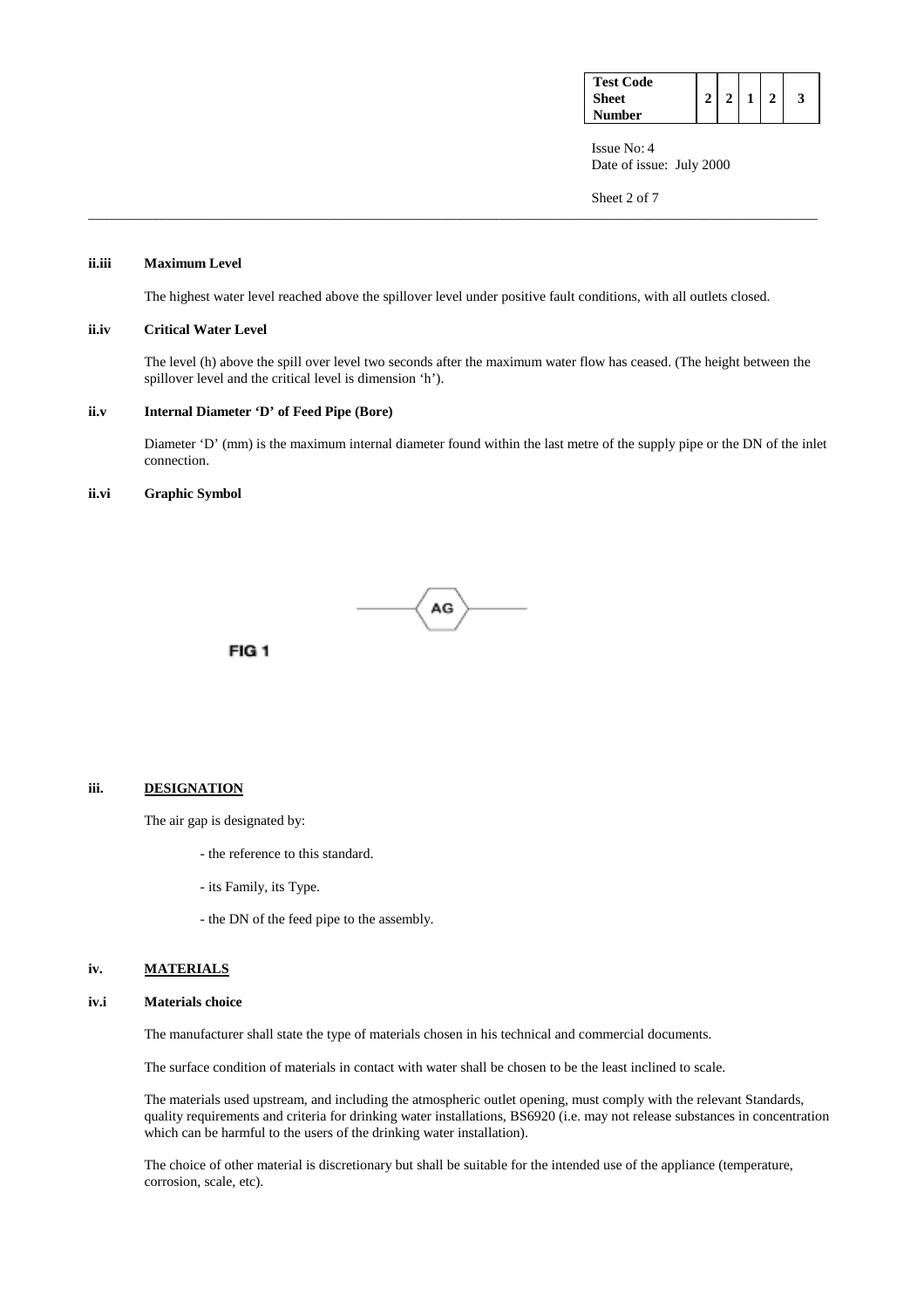| <b>Test Code</b> |   |  |  |
|------------------|---|--|--|
| Sheet            | ↑ |  |  |
| Number           |   |  |  |

Sheet 3 of 7

 There are no special requirements concerning the materials downstream of the atmospheric outlet opening provided they do not have any harmful effect on the upstream part.

\_\_\_\_\_\_\_\_\_\_\_\_\_\_\_\_\_\_\_\_\_\_\_\_\_\_\_\_\_\_\_\_\_\_\_\_\_\_\_\_\_\_\_\_\_\_\_\_\_\_\_\_\_\_\_\_\_\_\_\_\_\_\_\_\_\_\_\_\_\_\_\_\_\_\_\_\_\_\_\_\_\_\_\_\_\_\_\_\_\_\_\_\_\_\_\_\_\_\_\_\_\_\_

## **v. DESIGN**

**v.i General** 

The protection assembly comprises four parts integral with one another:

- a water inlet device.
- a receiving vessel.
- an overflow.
- air break to drain.

## **v.ii Water Inlet Device**

- v.ii.i Every float-operated valve or other device which controls the inflow of water to a receiving vessel shall be securely and rigidly fixed to that vessel.
- v.ii.ii Every feed ;pipe supplying water to such a valve assembly or other device shall be fixed in its position to prevent it from moving or buckling, (i.e. bending or deformation of the assembly).
- v.ii.iii Submerged supply pipes to the inlet device that have joints which are adjustable or can be dismantled, are not permitted below the critical water level (h).
- v.ii.iv *The discharge outlet of the inlet device shall not come into contact in any way with a product from downstream at the maximum water level.*

#### **v.iii Overflow Arrangements**

- v.iii.i The overflow shall be capable of draining off the maximum inlet flow.
- v.iii.ii Shall not be less than 19mm internal diameter.
- v.iii.iii Overflow arrangements must include an air break prior to a connection to drain. An air break to drain must conform to EN requirements.
	- NOTE The length of the overflow before the air break to drain must not be of such a length that it will cause air gap 'AG' to be violated. All air gaps to drain arrangements shall be visible.

# **5. ACCEPTANCE CRITERIA**

## **5.1 Air Gap Distance**

 For air gaps 'AG' the critical water level shall be established and the air gap distance measured from the lowest point of the water inlet to the critical water level (see informative Annex B) or by vacuum test (see Annex A)..

 Air gaps 'AG' must be greater than 2D and never less than 20mm or must meet the requirements of the vacuum test specified in Annex A.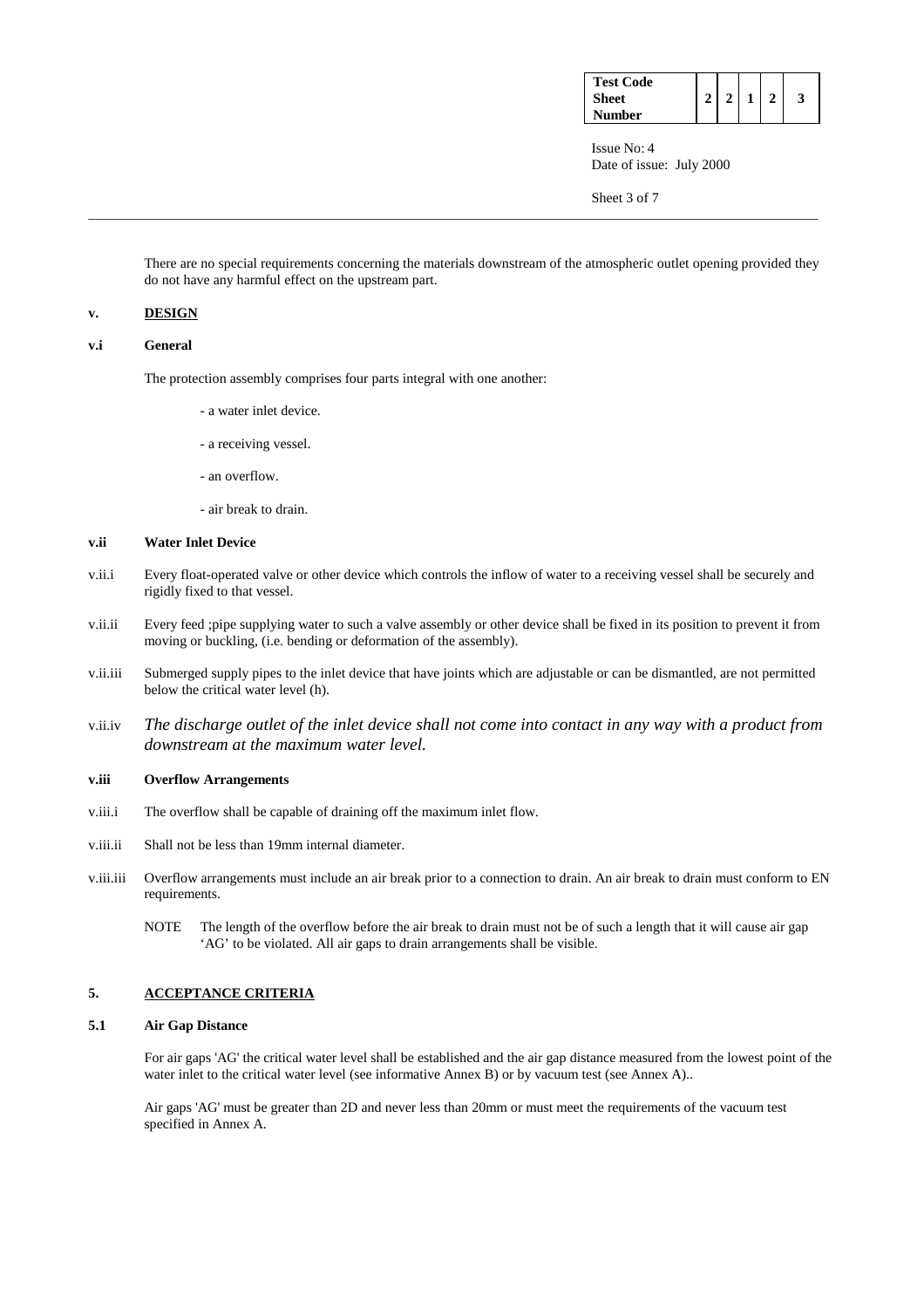| <b>Test Code</b> |  |  |  |
|------------------|--|--|--|
| <b>Sheet</b>     |  |  |  |
| <b>Number</b>    |  |  |  |

Sheet 4 of 7

# **5.2 Test Procedure**

The air gap 'AG' is determined by either:-

 (a) **Measurement by test** - 'h' is determined by measurement of the depth of water above the spillover level of the overflow two seconds after the inflows equal to  $Q = 0.14D^2$  in litres per minute has stopped, or a dynamic pressure of 10 bar has stopped if the flow rate Q cannot be achieved, where 'D' is the bore inlet (see ii.v) and with all outlets closed, based on a velocity of 3 m/s.

\_\_\_\_\_\_\_\_\_\_\_\_\_\_\_\_\_\_\_\_\_\_\_\_\_\_\_\_\_\_\_\_\_\_\_\_\_\_\_\_\_\_\_\_\_\_\_\_\_\_\_\_\_\_\_\_\_\_\_\_\_\_\_\_\_\_\_\_\_\_\_\_\_\_\_\_\_\_\_\_\_\_\_\_\_\_\_\_\_\_\_\_\_\_\_\_\_\_\_\_\_\_\_

NOTE: The receiving vessel must be fitted with a warning / overflow pipe.

NOTE: There is no relationship between the maximum fault level and the top most level of the warning overflow pipe.

#### **(b) Vacuum Test**

The body of the inlet valve must satisfy the vacuum test specification in Annex A.

 **Air Gap – Vacuum test** 



FIG<sub>1</sub>

- $1 = Warning/Overflow$  Pipe
- $2 = Air Gap(AG)$
- $3 =$  Feed Pipe
- $4 =$  Feed Orifice
- 5 = Internal Diameter of Feed Pipe (Bore)
- 7 = Spill-over Level
- $8 =$  Critical Water Level (h) 9 = Maximum Water Level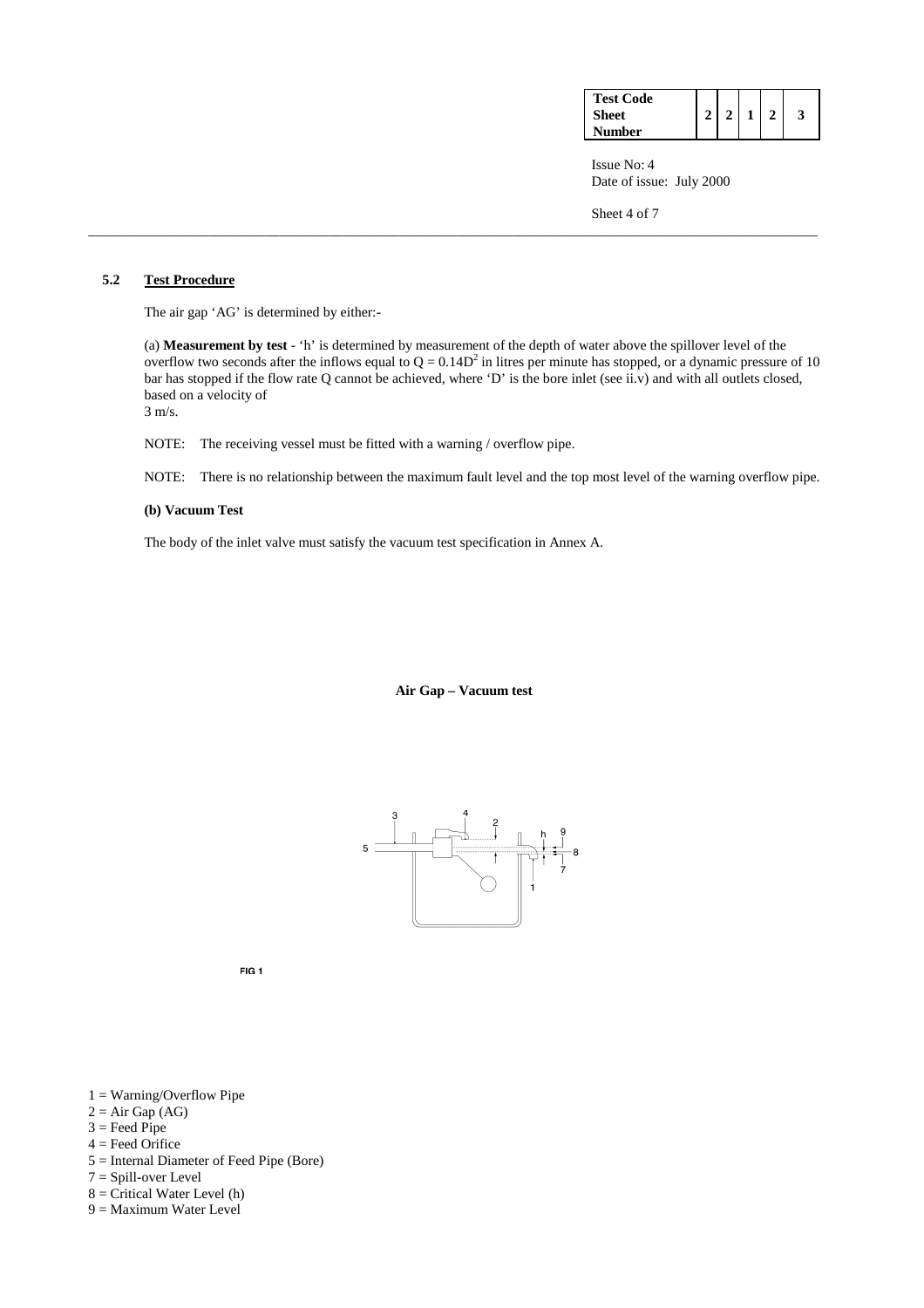| <b>Test Code</b> |  |  |  |
|------------------|--|--|--|
| <b>Sheet</b>     |  |  |  |
| <b>Number</b>    |  |  |  |

Sheet 5 of 7

# **ANNEX A**

\_\_\_\_\_\_\_\_\_\_\_\_\_\_\_\_\_\_\_\_\_\_\_\_\_\_\_\_\_\_\_\_\_\_\_\_\_\_\_\_\_\_\_\_\_\_\_\_\_\_\_\_\_\_\_\_\_\_\_\_\_\_\_\_\_\_\_\_\_\_\_\_\_\_\_\_\_\_\_\_\_\_\_\_\_\_\_\_\_\_\_\_\_\_\_\_\_\_\_\_\_\_\_

#### **TITLE:** WORKING PAPER FOR METHOD OF VACUUM TEST

#### **1. SCOPE**

 This annex describes the apparatus and a method for applying a vacuum test to backflow prevention devices and waterusing appliances to determine that they have an acceptable degree of protection against backflow or backsiphonage.

# **2. DEFINITIONS**

2.1 Critical level: The highest level of the fluid reached in any part of the appliance 2 seconds after closing water inlet starting from maximum fluid level.

In a pressurised system this is the maximum manometric height allowed.

# **3. APPARATUS**

# **3.1 General**

 The test apparatus shall be arranged and constructed so that the absolute pressure measured near the appliance under test on its supply side remains less than 50 KPa (-50 KPa gauge pressure) for at least 5 seconds.

**3.2 Vacuum vessel and connecting pipework,** of sufficient strength to support a total vacuum. The vacuum vessel shall be provided with a drain cock to remove any water drawn into the vessel during the test.

NOTE: Recommended capacities of the vacuum vessel are given in Table 1.

- **3.3 Vacuum device,** capable of reducing the absolute pressure within the vacuum vessel to 20 KPa (-80 KPa gauge pressure).
- **3.4 Pipes and fittings,** of nominal size not less than that of the appliance under test.

Any valve or fitting installed in the test pipe shall be a full-way valve offering an unimpeded flow path.

Connections to the vacuum vessel shall not unduly impede the fluid flow and shall have a low loss profile when very low resistance appliances are tested.

- **3.5 Vacuum gauges.** from 100 KPa absolute to 10 KPa absolute, with an accuracy of 2 % of the reading. The system connection shall be made in such a way that it does not disturb the flow in the pipework.
- **3.6** Water trap, provided with a cock to allow the trapped water to be drained. The trap shall not so restrict the flow that the requirement of 4.1 cannot be met.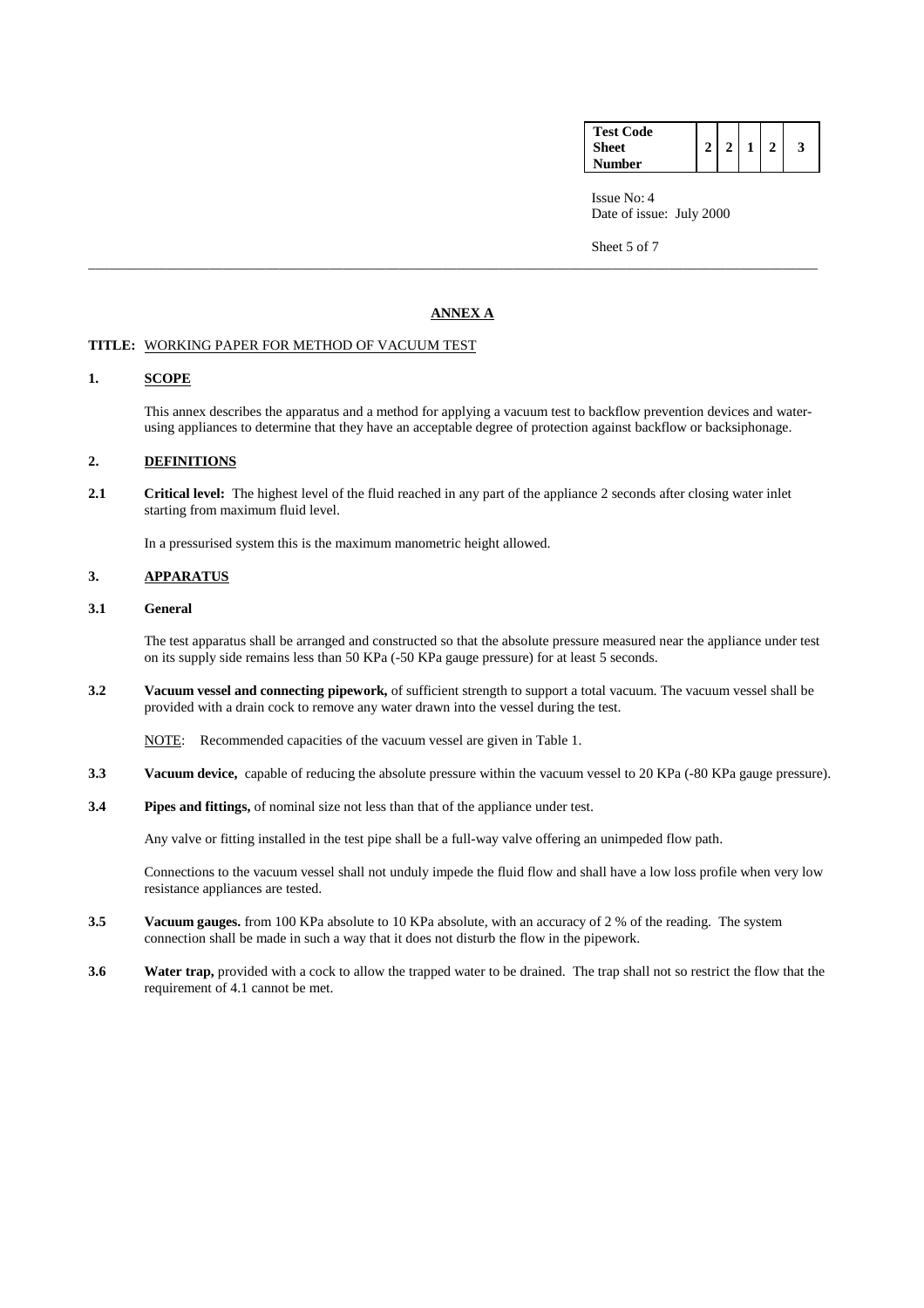| <b>Test Code</b> |  |  |  |
|------------------|--|--|--|
| <b>Sheet</b>     |  |  |  |
| Number           |  |  |  |

Sheet 6 of 7

# **ANNEX A cont.**

# **4. PROCEDURE**

- 4.1 Remove or render inoperative any upstream backflow prevention device.
- 4.2 Connect the water inlet connection of the appliance under test to the test pipe.
- 4.3 Maintain the critical water level as established in 5.2 (a). The critical level shall be maintained during the test by supply from a separate source. This supply shall be submerged to prevent disturbance of the water surface.

\_\_\_\_\_\_\_\_\_\_\_\_\_\_\_\_\_\_\_\_\_\_\_\_\_\_\_\_\_\_\_\_\_\_\_\_\_\_\_\_\_\_\_\_\_\_\_\_\_\_\_\_\_\_\_\_\_\_\_\_\_\_\_\_\_\_\_\_\_\_\_\_\_\_\_\_\_\_\_\_\_\_\_\_\_\_\_\_\_\_\_\_\_\_\_\_\_\_\_\_\_\_\_

- 4.4 Close the full-way valve and the water trap drain valve.
- 4.5 Evacuate the vacuum vessel to an absolute pressure of 20 KPa (-80 KPa gauge pressure) as indicated by vacuum gauge A.
- 4.6 Open the full-way valve within a period of 2 s.
- 4.7 Read the vacuum gauge B. Check that the absolute pressure does not exceed 50 KPa (-50 KPa gauge pressure) for a period of at least 5 s after the full way valve is fully open..
- 4.8 Observe the water trap.
	- NOTE: If the receiving vessel can be subject to positive pressure backflow, it is important that the inlet orifice is positioned so that it cannot be contaminated by the ascending / returning fluid.



- 1 Vacuum pump
- 2 Vacuum gauge A
- 3 Vacuum vessel
- 4 Full-way valve
- 5 Vacuum gauge B
- 6 5 DN to 10 DN
- KEY NOTE: Drawing is diagrammatic only.

**Figures 1: Arrangement of apparatus for vacuum test**